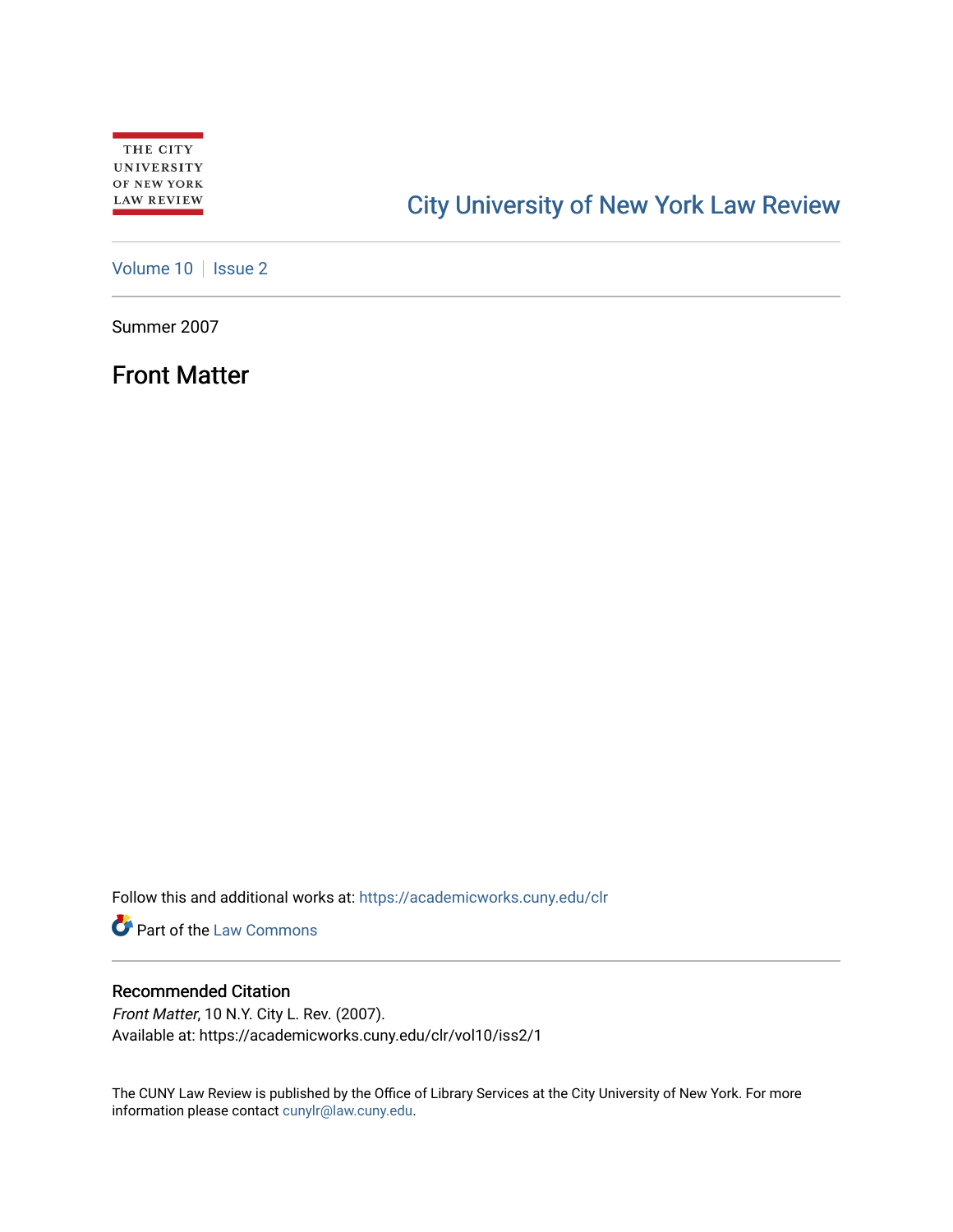Edited by the Students of the City University of New York School of Law

A Journal of Law in the Service of Human Needs

City University of New York School of Law 65-21 Main Street Room #009 Flushing, New York 11367-1358

Volume Ten Summer 2007 Number Two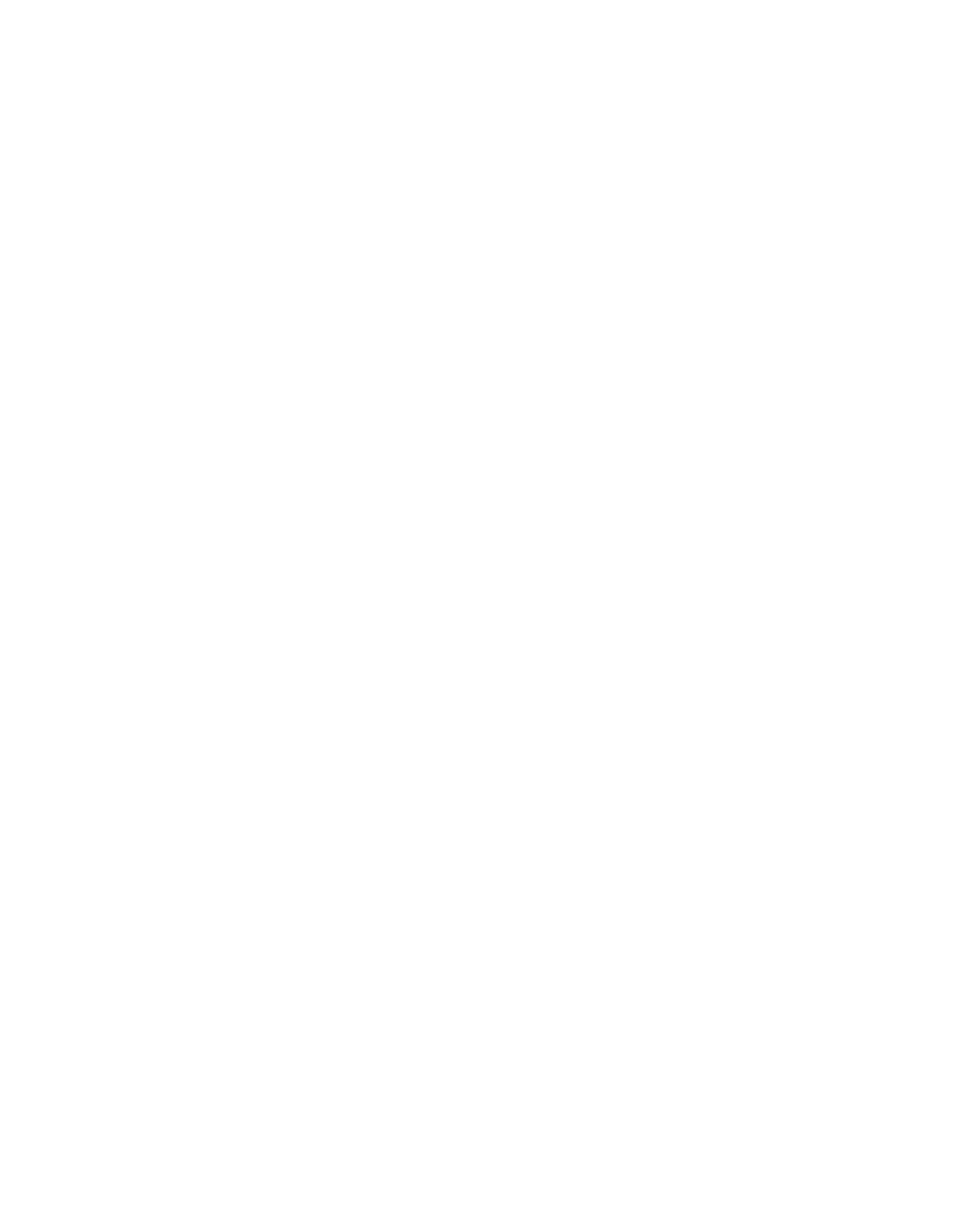Edited by the Students of the City University of New York School of Law

A Journal of Law in the Service of Human Needs

### **2006–2007 EDITORIAL BOARD**

PAUL KEEFE *Editor-in-Chief*

LAURA NEGRÓN *Managing Editor*

LAUREN CUMBIA<br>
Executive Articles Editor<br>
Executive Articles Editor<br>
Executive Articles Editor

LILY GOETZ<br>
Executive Articles Editor<br>
Executive Articles E

*Executive Articles Editor Executive Articles Editor*

*Executive Articles Editor Executive Articles Editor*

JESSICA REED JON STONBELY<br>Notes & Comments Editor Public Interest Practice Sect *Notes & Comments Editor Public Interest Practice Section Editor*

> MUHAMMAD FARIDI *Symposium Editor*

## **Associate Articles Editors**

JACLENE AGAZARIAN STACEY SCHLINE SENNA BASKIN SEER LEE SIENNA BASKIN JEFF LEE BROOKE DEINES AMY LEIPZIGER THERESA DELUCA

#### **Staff Members**

SALVATORE DAVI SEAN MALLEY<br>LISA DAVIS CHRIS MANOS

AMANDA ALLEN SHALINI DEO CARA MOORE DANIELA ARREGUI SANDRA DOS SANTOS ALINA ONGKEKO DANIELA ARREGUI SANDRA DOS SANTOS ALINA ONGKEKO ROD BIERMANN JENNIFER FRANKOLA DEJANA PERRONE DAWN BOOM ASHLEY GRANT DAWN PHILIP MEGAN BROWN ASHLEY GRANT DAWN PHILIP<br>REBECCA BROWN REBECCA GREENBERG AMBER PLECHA REBECCA BROWN REBECCA GREENBERG AMBER PLECHA<br>MICHELLE BURRELL REBECCA HEINEGG ROSANNA ROIZIN MICHELLE BURRELL REBECCA HEINEGG ROSANNA ROIZIN JULIA BUSETTI JENNIFER HOPE COURTNEY SCHUSHEIM SINA CHOI DEENITA LAKE GURPAL SINGH EILEEN CHOI THU LAM RANDY SINKLER SALLY CURRAN TRACY LAWSON<br>
RITH CUSICK MAX LEIGHTON MATT MONROE

MAX LEIGHTON NATACHA THOMPSON<br>SEAN MALLEY MOLLY TIMKO **MARGARET WILLIAMS** 

#### **Faculty Advisors**

PROFESSOR PENELOPE ANDREWS PROFESSOR RUTHANN ROBSON PROFESSOR ANDREA MCARDLE

Volume Ten Summer 2007 Number Two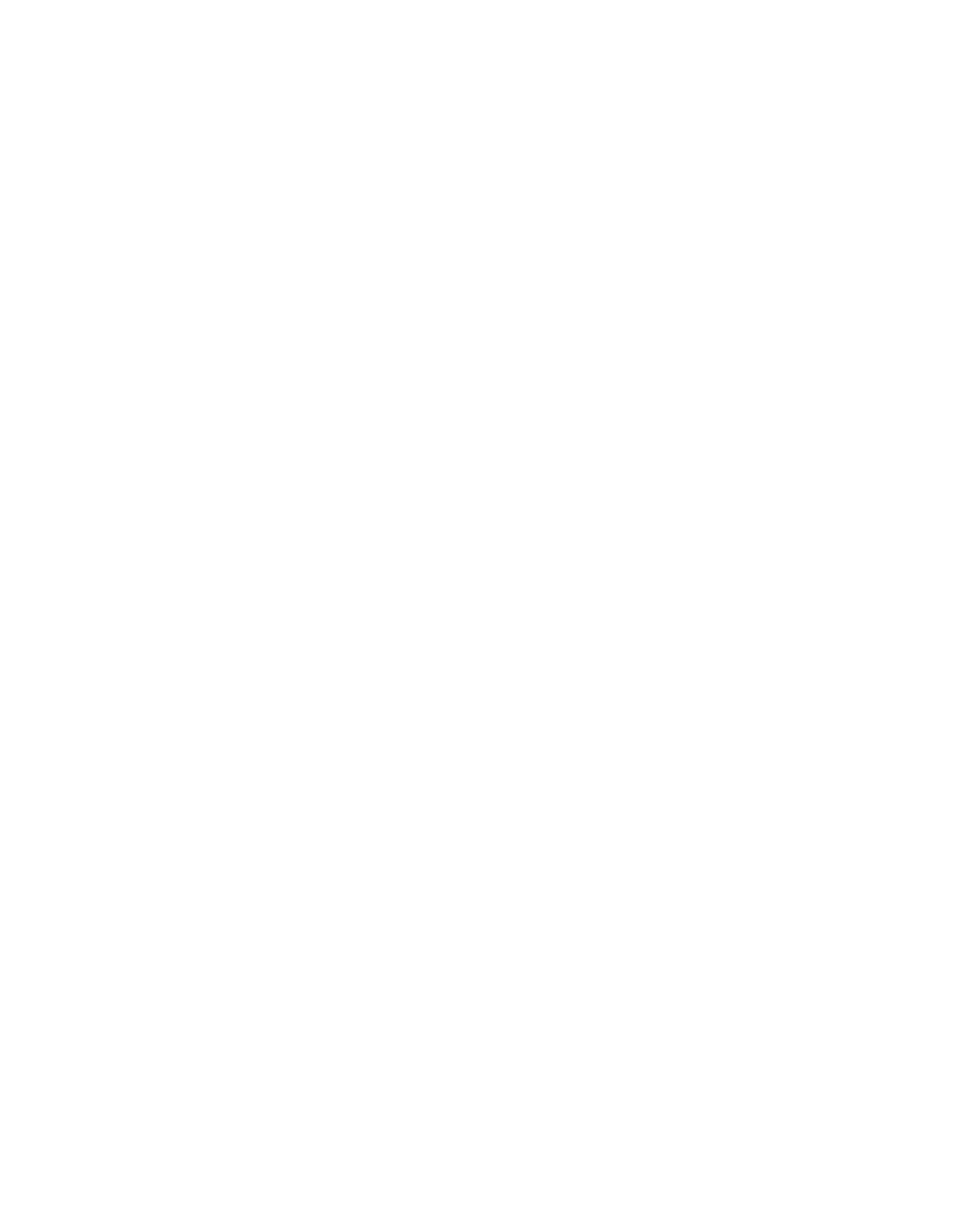Edited by the Students of the City University of New York School of Law

A Journal of Law in the Service of Human Needs

### **2007–2008 EDITORIAL BOARD**

LISA DAVIS *Editor-in-Chief*

DEJANA PERRONE *Managing Editor*

AMANDA L. ALLEN SEAN MALLEY<br>Executive Articles Editor Search Search Search Search Search Search Search Search Search Search Search Search Search Search Search Search Search Search Search Search Search Search Search Search *Executive Articles Editor Executive Articles Editor*

*Executive Articles Editor Executive Articles Editor*

SHALINI R. DEO MATTHEW MONROE (SEE SCHOOL Symposium Editor Symposium Editor *Notes & Comments Editor Symposium Editor*

SANDRA DOS SANTOS ASHLEY GRANT

JULIA BUSETTI COURTNEY SCHUSHEIM

*Public Interest Practice Section Editor Public Interest Practice Section Editor*

## **Associate Articles Editors**

DANIELA ARREGUI SINA CHOI RUTH CUSICK AMBER PLECHA SINA CHOI MOLLY TIMKO AMBER PLECHA

### **Staff Members**

IRENE KALAVROUZIOTIS

JENNIFER BECKER MAUREEN KATZ TASHIA RASUL LINDSEY BLANK TANYA KESSLER RITA RENJEN<br>SEAN BURKE ROBBINS EMILY LANGDON ALLIE ROBBINS EMILY LANGDON ALLIE ROBBINS<br>ANTHONY M. LISE DEBORAH RUBIN **JOHAN P. BYSSAINTHE ANTHONY M. LISE DEBORAH RUBIN**<br>TING TING CHENG ALEXANDRA MCADAMS MICHAEL SCIMONE TING TING CHENG ALEXANDRA MCADAMS MICHAEL SCIMONE EBECCA CURTISS THOMAS MARIADASON RACHEL SEGER<br>TUSTIN DAVIS MICHAEL MELLON NYDIA SHAHJAHAN JUSTIN DAVIS MICHAEL MELLON NYDIA SHAHJAHAN **YARAH MUGFORD LEE C. STETSON LEILA NELSON MEGAN STUART** FARAH DIAZ-TELLO LEILA NELSON MEGAN STUART SHELLEY GOLDFARB ERIK NILSSON TONY TATE ERIN HAMBY TIANE PATTERSON SAMANTHA THOMA<br>HOLLY HOBART ROBERT C. PENN, JR. MARIA THUKRAL HOLLY HOBART ROBERT C. PENN, JR. MARIA THUKRAL DALE HUNTER SEETA PERSAUD KERRY TONER<br>WENDY JENNINGS THUY O. PHAM MIA UNGER

CHRISTINE BACK VINITA KAMATH DEXTERRIE RAMIREZ THUY Q. PHAM MIA UNGER<br>ILYA YUKHTMAN

### **Faculty Advisors**

PROFESSOR PENELOPE ANDREWS PROFESSOR ANDREA MCARDLE PROFESSOR RUTHANN ROBSON

Volume Ten Summer 2007 Number Two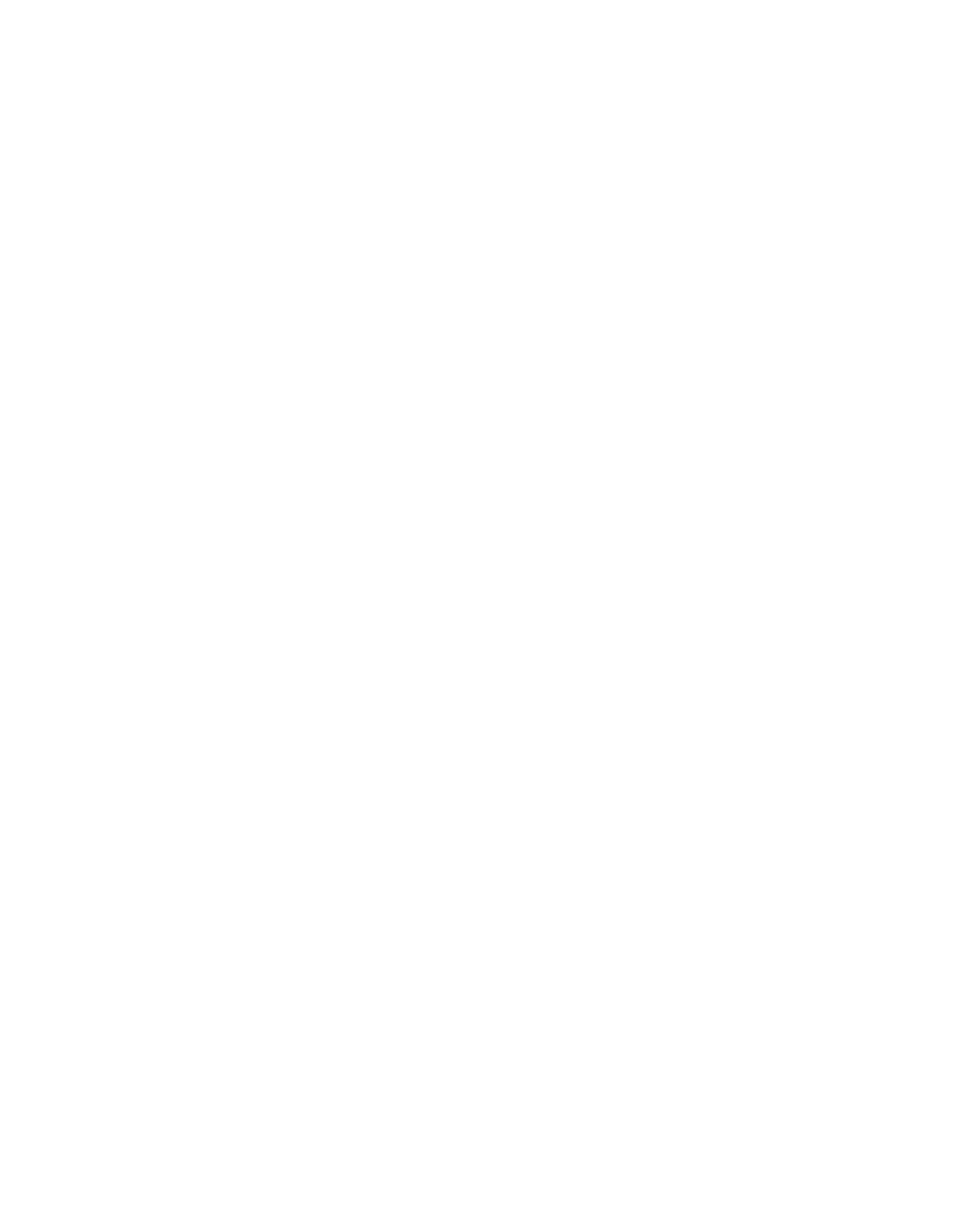Edited by the Students of the City University of New York School of Law

A Journal of Law in the Service of Human Needs

## **CONTENTS**

## Guantánamo Bay: The Global Effects of Wrongful **Detention, Torture & Unchecked Executive Power**

#### **Symposium**

Introduction *Muhammad Usman Faridi & Maxwell Leighton* i

## **Transcripts**

| Opening Remarks                                                                                           | Barry Kamins           | 313 |
|-----------------------------------------------------------------------------------------------------------|------------------------|-----|
| Who's Afraid of the Criminal Law Paradigm in the<br>"War on Terror?"                                      | Eric M. Freedman       | 323 |
| The Jose Padilla Habeas Case: A Modern Day<br>Struggle to Preserve the Great Writ                         | Donna Newman           | 333 |
| International Crimes Within the White House                                                               | Jordan J. Paust        | 339 |
| The Guantánamo Effect and Some Troubling<br>Implications of Limiting Habeas Rights<br>Domestically        | Jonathan Hafetz        | 351 |
| Balancing Power in the U.S. Response to External<br>Threats: NSA Surveillance and Guantánamo<br>Detention | Jameel Jaffer          | 361 |
| Use of Military Force at Home                                                                             | Jason Mazzone          | 369 |
| Jumah Al-Dossari: What Indefinite Detention<br>Without Charge or Trial Looks Like                         | Joshua Colangelo-Bryan | 379 |
| Navigating the New Military Commissions: The<br>Case of David Hicks                                       | Joshua L. Dratel       | 385 |
| Litigation and Delay at Guantánamo Bay                                                                    | Marc D. Falkoff        | 393 |
| The Practitioner's View: Clients at Guantánamo                                                            | Martha Rayner          | 405 |